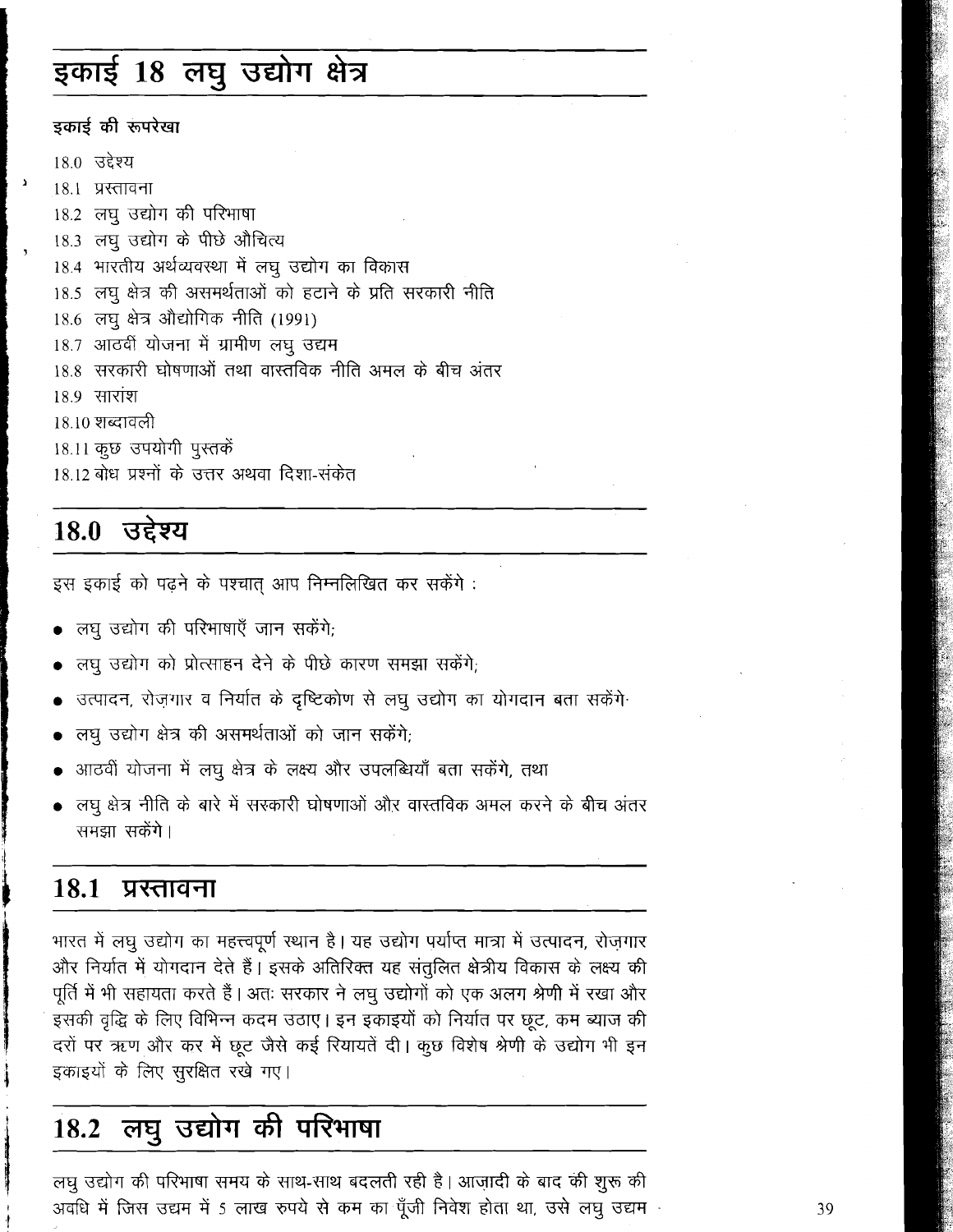के वर्ग में रखा जाता था। साथ-साथ सरकार ने इन उद्योगों को दो और वर्गों में बाँटा था : (1) वे जो बिजली का प्रयोग करते हैं लेकिन जिसमें श्रमिकों की संख्या 50 से कम है, तथा (2) वे जो बिजली का प्रयोग नहीं कर रहे हैं लेकिन श्रमिकों की संख्या 100 से कम है। बाद में 1966 में यह रोज़गार मापदंड समाप्त कर दिया गया। अब 7.5 लाख से कम पूँजी निवेश वाले उद्यम को लघु उद्यम कहा गया। साथ-साथ एक नया वर्ग बनाया गया जिसे सहायक उद्योग (ancillary industry) कहा गया। इसकी पूँजी निवेश सीमा 10 लाख रुपये थी। 1975 में लघु उद्यम की पूँजी निवेश सीमा बढ़कर 10 लाख रुपये और सहायक उद्योग की 15 लाख रुपये हो गई। एक और नया वर्ग 'अत्यंत लघु क्षेत्र' (Tiny setor) बना जिसकी पूँजी निवेश सीमा एक लाख रुपये रखी गई। 1980 में ये सीमाएँ फिर बढ़ीं। लघु उद्यम, सहायक उद्योग व अत्यंत लघु उद्योग की ये पूँजी निवेश सीमाएँ अब क्रमशः 20 लाख, 25 लाख व 2 लाख रुपये थी। 1985 में लघु उद्योग की सीमा बढ़कर 35 लाख रुपये तथा सहायक उद्योग की सीमा 45 लाख रुपये हो गई। अत्यंत लघु उद्योग की पूँजी सीमा वही 2 लाख रुपये रही।

1990 में ये सीमाएँ फिर बढ़ीं। लघु उद्योग की सीमा अब 60 लाख रुपये और सहायक उद्योग की सीमा 75 लाख रुपये हो गई। सहायक उद्योग की परिभाषा में थोड़ा परिवर्तन आया। अब उस इकाई को सहायक उद्योग माना गया जोकि अपने उत्पादन का 50 प्रतिशत से अधिक भाग एक या अधिक इकाइयों को बेचती है। अत्यंत लघु उद्योग की पूँजी निवेश सीमा भी अब बढकर 5 लाख रुपये हो गई।

1997 में आबिद हुसैन कमेटी की सिफारिश के आधार पर लघु उद्योग की सीमा 60 लाख से बढ़ाकर 3 करोड़ रुपये (300 लाख रुपये) कर दी गई। सहायक उद्योग की सीमा भी 75 लाख रुपये से बढ़ाकर 3 करोड़ कर दी गई। अत्यंत लघु उद्योग की सीमा 5 लाख रुपये से बढकर 25 लाख रुपये हो गई।

|         |                              |                       | (लाख रुपये में)         |
|---------|------------------------------|-----------------------|-------------------------|
|         | अत्यंत लघु उद्योग<br>(से कम) | लघु उद्योग<br>(से कम) | सहायक उद्योग<br>(से कम) |
| 1950 तक |                              | 5                     |                         |
| 1966    |                              | 7.5                   | 10                      |
| 1975    |                              | 10                    | 15                      |
| 1980    | 2                            | 20                    | 35                      |
| 1985    | 2                            | 35                    | 40                      |
| 1990    | 5                            | 60                    | 75                      |
| 1997    | 25                           | 300                   | 300                     |

तालिका 18.1 : संयंत्र व मशीनरी में स्थिर पूँजी निवेश के आधार पर लघु उद्योग, सहायक उद्योगों व अत्यंत लघु उद्योगों की सीमा

स्रोत : विभिन्न औद्योगिक नीति प्रस्ताव तथा सरकारी अधिसूचनाएँ

सरकार लघु उद्योग, सहायक उद्योग व अत्यंत लघु उद्योग की पूँजी निवेश सीमा समय के साथ-साथ बढ़ती हुई कीमतों को ध्यान में रखकर बढ़ाती रही है। साथ-साथ रोजगार व निर्यात बढ़ाने का उद्देश्य भी ध्यान में था। लेकिन 1990 की तुलना में 1997 में निवेश सीमा में आबिद हुसैन कमेटी द्वारा पाँच गुना वृद्धि एक असमान्य वृद्धि है। कमेटी के अनुसार नए उद्यमियों को अत्यंत लघु क्षेत्र में आसानी से प्रवेश मिल सके और सफल उद्यमी जब तक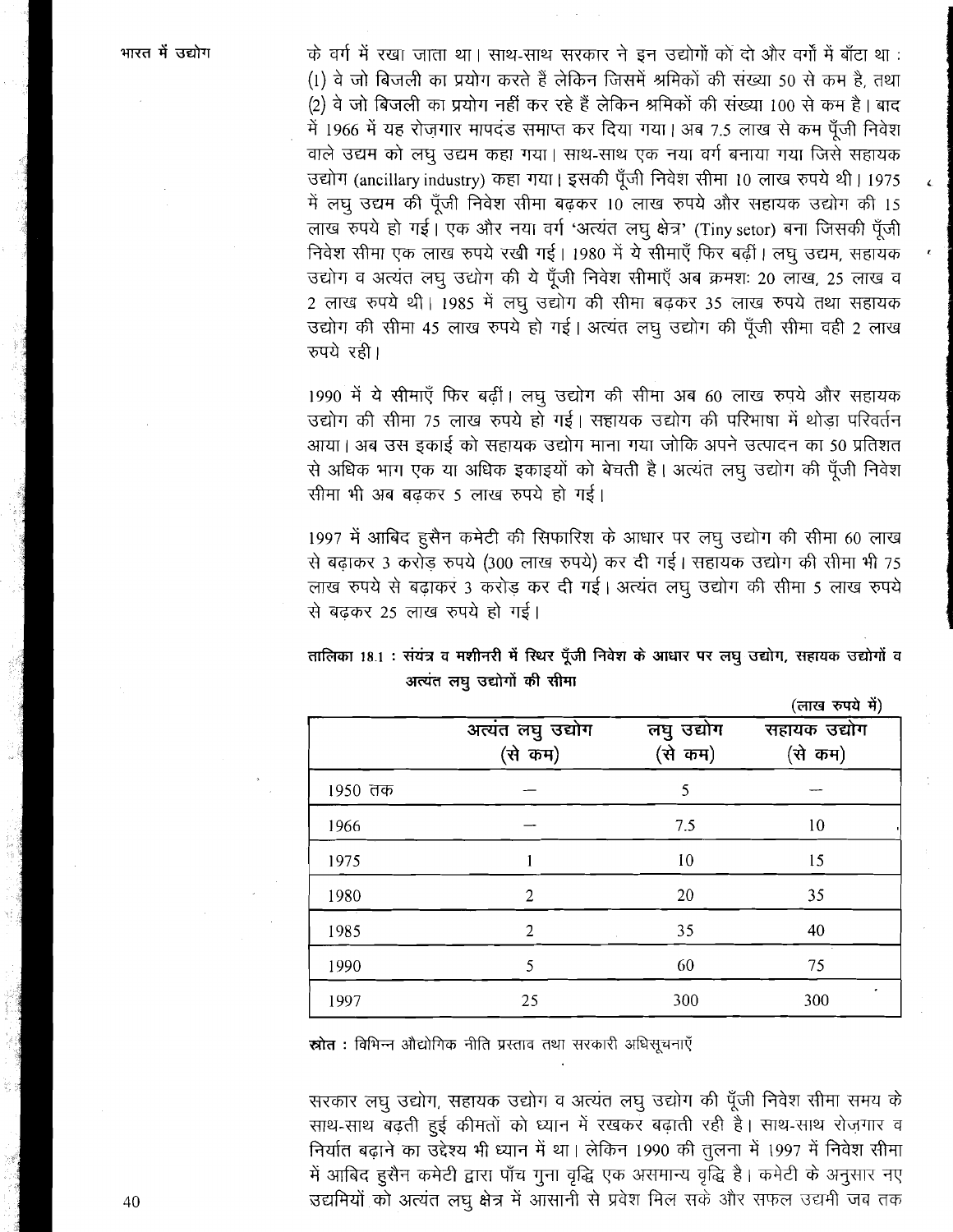3 करोड़ रुपये की सीमा तक नहीं पहुँच पाते उनको सब प्रकार की सहायता मिलती है। इस सीमा के बाद उन्हें प्रोत्साहन सहायता की आवश्यकता नहीं रहेगी।

## पारम्परिक और आधुनिक लघु उद्योगों का वर्गीकरण

लघु उद्योग को पारम्परिक और आधुनिक उद्योग में बाँटा जाता है। पारम्परिक उद्योग में खादी व हथकरघा, ग्रामीण उद्योग, हस्तकला, रेशम उत्पादन आदि आते हैं। इन्हें कुटीर उद्योग भी कहा जाता है। इन इकाइयों की विशेषता है कि इनमें पूर्णकालिक (Full time) रोज़गार नहीं मिलता है। उनसे अंशकालिक (Part time) रोज़गार ही मिलता है। इस प्रकार कृषि मजदूरों और कारीगरों के लिए यह अतिरिक्त आय का स्रोत है।

दूसरी और आधुनिक लघु उद्यम साधारण वस्तुओं से लेकर जटिल वस्तुओं तक सभी कुछ उत्पादन करते हैं, जैसे बिजली के स्विच, बिजली के हीटर, बिजली की प्रेस, आधुनिक खिलौने, कम्प्यूटर के पुर्जे आदि। ये अधिक कीमत वाले उत्पाद बनाते हैं। 1996-97 में आधुनिक लघु उद्योगों का उत्पादन ढाई हजार अरब रुपये से भी अधिक (2,53,343 करोड़ रुपये) था जबकि पारंपरिक क्षेत्र का उत्पादन लगभग 4.14 अरब रुपये से अधिक (41,432 करोड़ रुपये) था जबकि पारंपरिक क्षेत्र का उत्पादन लगभग 414 अरब रुपये से अधिक (41, 432 करोड़ रुपये) था। इस प्रकार लघु उद्यम क्षेत्र के लगभग 3000 अरब रुपये (2,94,755 करोड़ रुपये) के उत्पादन में आधुनिक उद्योगों का योगदान 86 प्रतिशत और पारंपरिक क्षेत्र का केवल 14 प्रतिशत था। लेकिन इसके विपरीत पारंपरिक उद्योगों ने 264 लाख लोगों को रोज़गार दिया जबकि आधुनिक उद्योग ने केवल 179 लाख लोगों को। इस प्रकार प्रतिशत के रूप में यह योगदान क्रमशः 60 और 40 प्रतिशत था। इससे यह पता चलता है कि आधुनिक क्षेत्र में प्रति व्यक्ति उत्पादन 1,41,532 रुपये था जबकि पारंपरिक क्षेत्र में यह 5,694 रुपये था। इस प्रकार आधुनिक क्षेत्र में प्रति व्यक्ति उत्पादन पारंपरिक क्षेत्र की तुलना में लगभग 9 गुना है। इसका कारण उन्नत प्रौद्योगिकी व ऊँची कीमत वाले उत्पादों का उत्पादन हैं।

### बोध प्रश्न 1

| 1) आप लघु उद्योग की कैसे व्याख्या करेंगे? |  |
|-------------------------------------------|--|
|                                           |  |
|                                           |  |
|                                           |  |
|                                           |  |
|                                           |  |
|                                           |  |
| $\bullet$                                 |  |
| 2) सहायक उद्योग की परिभाषा दीजिए।         |  |
|                                           |  |
|                                           |  |
|                                           |  |
|                                           |  |
|                                           |  |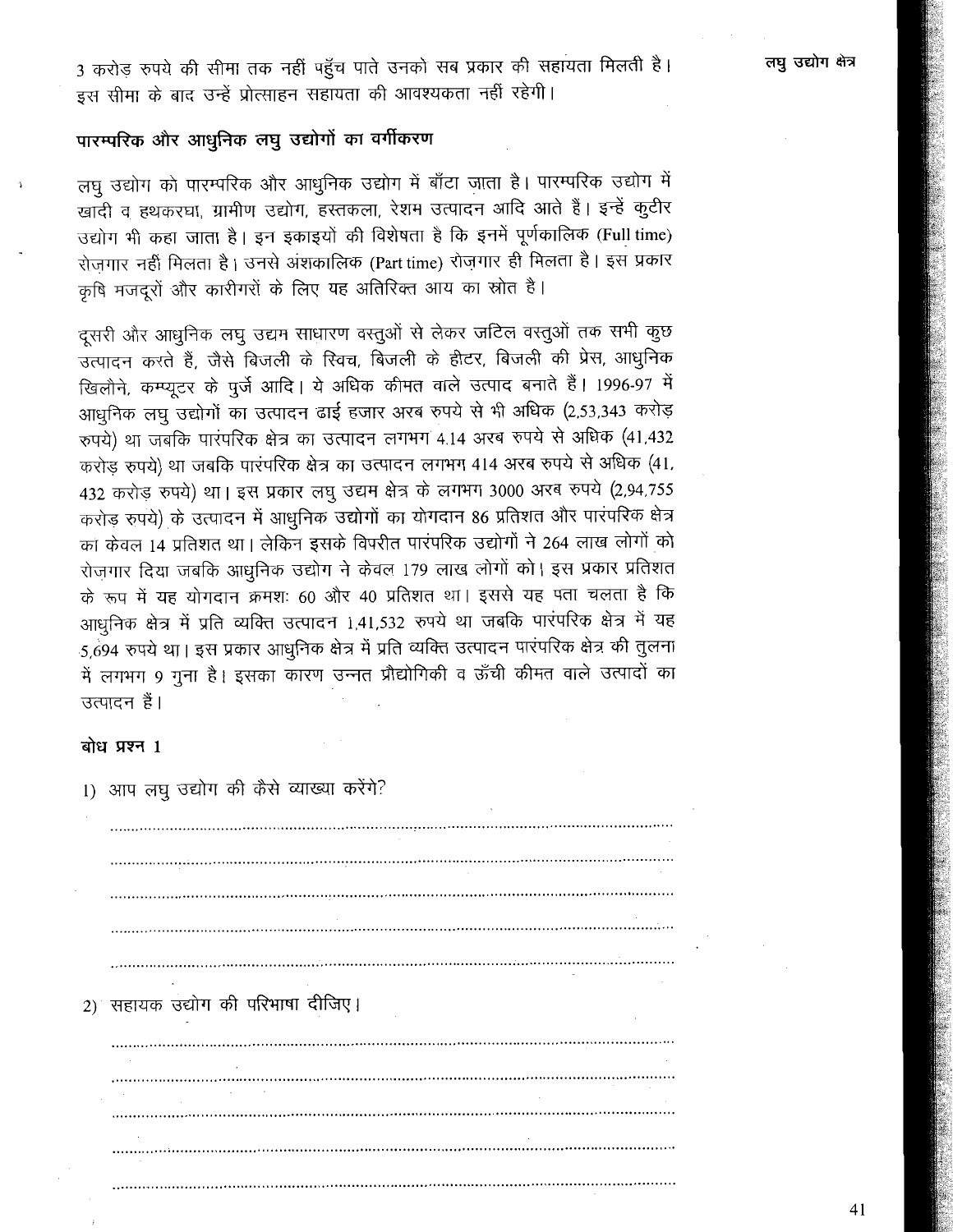### लघु उद्योग के पीछे औचित्य 18.3

कुछ अर्थशास्त्री लघु उद्योग को संरक्षण प्रदान करने के विरुद्ध हैं लेकिन अन्य इसके पूरे पक्ष में हैं। 1956 के औद्योगिक नीति प्रस्ताव में इसके पक्ष में चार तर्क दिए थे:

प्रस्ताव के अनुसार, लघु उद्यम तुरंत बड़े पैमाने पर रोजगार देते हैं, राष्ट्रीय आय का समान वितरण सुनिश्चित करते हैं तथा पूँजी और कौशल के रूप में ऐसे साधन जुटाते हैं जोकि लघु उद्यम न होने की दशा में शायद प्रयोग में ही नहीं आ पाते। योजना रहित शहरीकरण से जो समस्याएँ पैदा होती हैं, इससे सारे देश में लघु उद्योग केन्द्र खोलने से बचा जा सकता है। औद्योगिक नीति प्रस्ताव में दिए गए चार तर्क इस प्रकार हैं :

- 1) रोज़गार तर्क: लघु उद्योग के पक्ष में सबसे महत्त्वपूर्ण तर्क यह है कि ये उद्योग थोड़ी-सी पूँजी से अधिक रोज़गार पैदा कर सकते हैं। ये श्रम प्रधान होते हैं। इनकी तुलना में बड़े उद्योगों, विशेषतः भारी उद्योग व बुनियादी सुविधाएँ, को प्रति श्रमिक भारी निवेश की आवश्यकता पड़ती है। अतः लघु उद्योग के पक्षधर रोज़गार के आधार पर इनका पक्ष लेते हैं। 'उद्योगों के वार्षिक सर्वेक्षण' (Annual Survey of Industries) (1985-86) के अनुसार बड़ी इकाइयों में प्रति श्रमिक पूँजी 1,67,680 रुपये थी, जबकि लघु इकाइयों में यह 29800 रुपये थी। यानि उसी पूँजी से लघु इकाइयाँ 5-6 गुना रोज़गार पैदा कर सकती थी। अतः भारत जैसे कम पूँजी और अधिक श्रम वाले देश में रोज़गार दिलाने हेत् लघु उद्योग की बहुत आवश्यकता है।
- 2) समानता तर्क बड़े उद्योग से आय कुछ पूँजीपतियों के हाथ में चली जाती है। लघु व कूटीर उद्योग क्षेत्र में श्रमिकों और मालिकों की संख्या अधिक होने के कार्रण आय अधिक समान रूप से बँटती है। अतः औद्योगिक असमानताएँ घटाते हैं और आर्थिक न्याय दिलाते हैं। इस उद्योग द्वारा ग्रामीण व करबाई क्षेत्रों में बसे मालिकों के बीच आय का वितरण होता है एवं इससे उद्योग से होने वाले लाभ अधिक समान रूप से बँटते हैं। अतः ये आर्थिक समानता लाते हैं।
- 3) **विकेन्द्रीकरण तर्क** : लघु उद्योग को थोड़ी पूँजी तथा साधारण मशीनी औजारों व उपकरणों की आवश्यकता होती है। ये दूर-दूर तक कहीं भी लगायी जा सकती है। बड़े उद्योग प्रायः बड़े शहरों और करबों में ही होते हैं। इससे शहरों में भीड़-भाड़ होती है, प्रदुषण फैलता है, गंदी बरितयाँ बनती हैं— ये सब स्वास्थ्य के लिए खतरा हैं। लघू उद्योग की सहायता से उत्पादन का विकेन्द्रीकरण कर इन समस्याओं से काफी हद तक बचा जा सकता है। ग्रामीण तथा कस्बाई लोग शहरों में जाएँ, इससे अच्छा है उद्योग गाँवों और कर्स्बों में जाएँ। अतः विकेन्द्रीकरण लाभकारी होता है क्योंकि यह अधिक फैलाव लाता है।
- 4) अप्रकट (Latent) साधन तर्क : लघु उद्यम गाँवों और कस्बों की प्रतिभा और बेकार पड़े साधनों को जुटाने में सहायक हो सकते हैं। छोटे उद्योगपति अपनी प्रतिभा और सीमित साधन जुटाकर लघु इकाई स्थापित कर सकते हैं। दूसरे, औद्योगिक इकाइयाँ उन रथानों पर स्थापित की जा सकती हैं जहाँ कच्चा माल उपलब्ध हो। छोटी इकाइयाँ स्थानीय कच्चा माल व स्थानीय प्रतिभा का प्रयोग कर सकती हैं। तीसरे, लघु उद्योग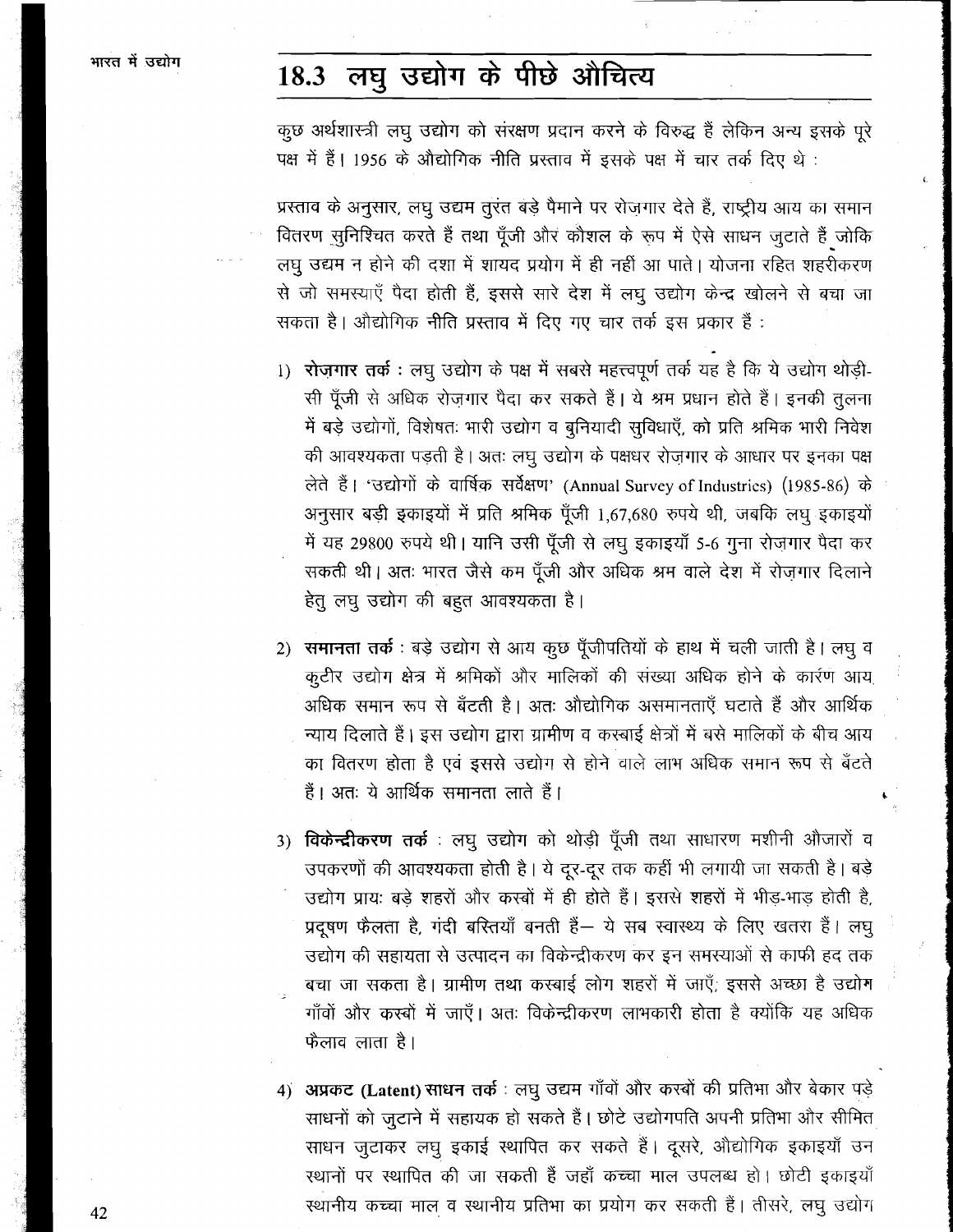की सहायता से उद्योग का फैलाव कर सारे देश में बेकार पड़ी छोटी-छोटी बचतों को जुटाकर इन उद्योगों में लगाया जा सकता है।

कूछ अर्थशास्त्री रोज़गार तर्क का विरोध करते हैं कि केवल रोज़गार के लिए रोज़गार पैदा करना ज़रूरी नहीं है। ज्यादा ज़रूरी है दुर्लभ साधनों का सर्वोत्तम उपयोग। अन्य शब्दों में रोजगार तर्क वास्तव में 'उत्पादन तर्क' है। बड़े कारखानों का दो या तीन पारियों (Shift) में काम करना आम बात है जबकि लघु उद्योग में ऐसा नहीं है। अतः ऐसा लगता है कि लघु उद्योग कम पूँजी का प्रयोग करते हैं, लेकिन वास्तविकता में, आधुनिक मशीनों को प्रयोग rn4~\*~~~~m\*M81 & **18 2** : 3'&J'h **4** FFV35 **p, J W@ (1993-94)** 

| संयंत्र और मशीनों का                            | प्रति कर्मचारी        | प्रति कर्मचारी | प्रति पूँजी इकाई |
|-------------------------------------------------|-----------------------|----------------|------------------|
| सकल मूल्य                                       | उत्पादक पूँजी (रुपये) | संवृद्धि मूल्य | संवृद्धि मूल्य   |
| अत्यंत लघु इकाइयाँ<br>(50 लाख रुपये तक)         | 33945                 | 32677          | 0.96             |
| लघु इकाइयाँ<br>(50 लाख रुपये तक)                | 65409                 | 44861          | 0.68             |
| बड़ी इकाइयाँ<br>(50 लाख रुपये तथा<br>इससे अधिक) | 527296                | 136038         | 0.26             |

तालिका 18.2 : उद्योगों में उत्पादक पूँजी, रोज़गार व मूल्य संवृद्धि (1993-94)

**dl3 Annual Survey of Tndustrles (1 993-94)** 

इसमें कोई शक नहीं है कि आधुनिकीकरण बढ़ने के साथ लघु उद्योग का पूँजी श्रम अनुपात ऊँची दर से बढ़ रहा है। परिणामस्वरूप बड़े उद्योगों की पूँजी गहनता बढ़ रही है।

उद्योगों के वार्षिक सर्वेक्षण (1993-94) के आँकड़ों से पता चलता है कि बड़ी इकाइयों की प्रति कर्मचारी पूँजी लघु इकाइयों की अपेक्षा 8.1 गुना है। लेकिन लघु इकाइयों की प्रति श्रमिक संवृद्धि मूल्य (Value added) बड़ी इकाइयों की तुलना में 3.03 गुना है। ये परिणाम इस बात का समर्थन हैं एक पूँजी दुलर्भ अर्थव्यवस्था, जोकि रोज़गार व उत्पादन के उद्देश्यों के अनुरूपता लाने का प्रयत्न करा रही है, में रोजगार व उत्पादन के दृष्टिकोण से लघु उद्योग का कितना महत्त्व है।

# **18.4** Wdh 3~zfm't dlT h

लघु क्षेत्र के लिए बहुत-सी वस्तुएँ आरक्षित की गई हैं। 1972 में आरक्षित वस्तूओं की संख्या 177 से बढ़कर 1983 में 837 हो गई थी। इस समय लघू क्षेत्र 7500 वस्तूएँ बना रहा है।

सरकार लघु इकाइयों को सस्ता ऋण भी देती है। सरकार ने खादी तथा ग्रामोद्योग बोर्ड के अधीन विपणन केन्द्रों की एक शृंखला शुरू की है। लघु उद्योग में लगे श्रमिकों के लिए प्रशिक्षण केन्द्र खोले गए हैं। इनके परिणामस्वरूप लघू उद्योग क्षेत्र बहुत अधिक उन्नति की है।

लघु इकाइयों की संख्या जोकि 1973-74 में 4.2 लाख थी, 1995-96 में बढ़कर 27.24 लाख हो गई। 1973-74 में लघू क्षेत्र में 40 लाख लोग रोज़गार में लगे थे। 1990-91 में ये बढ़कर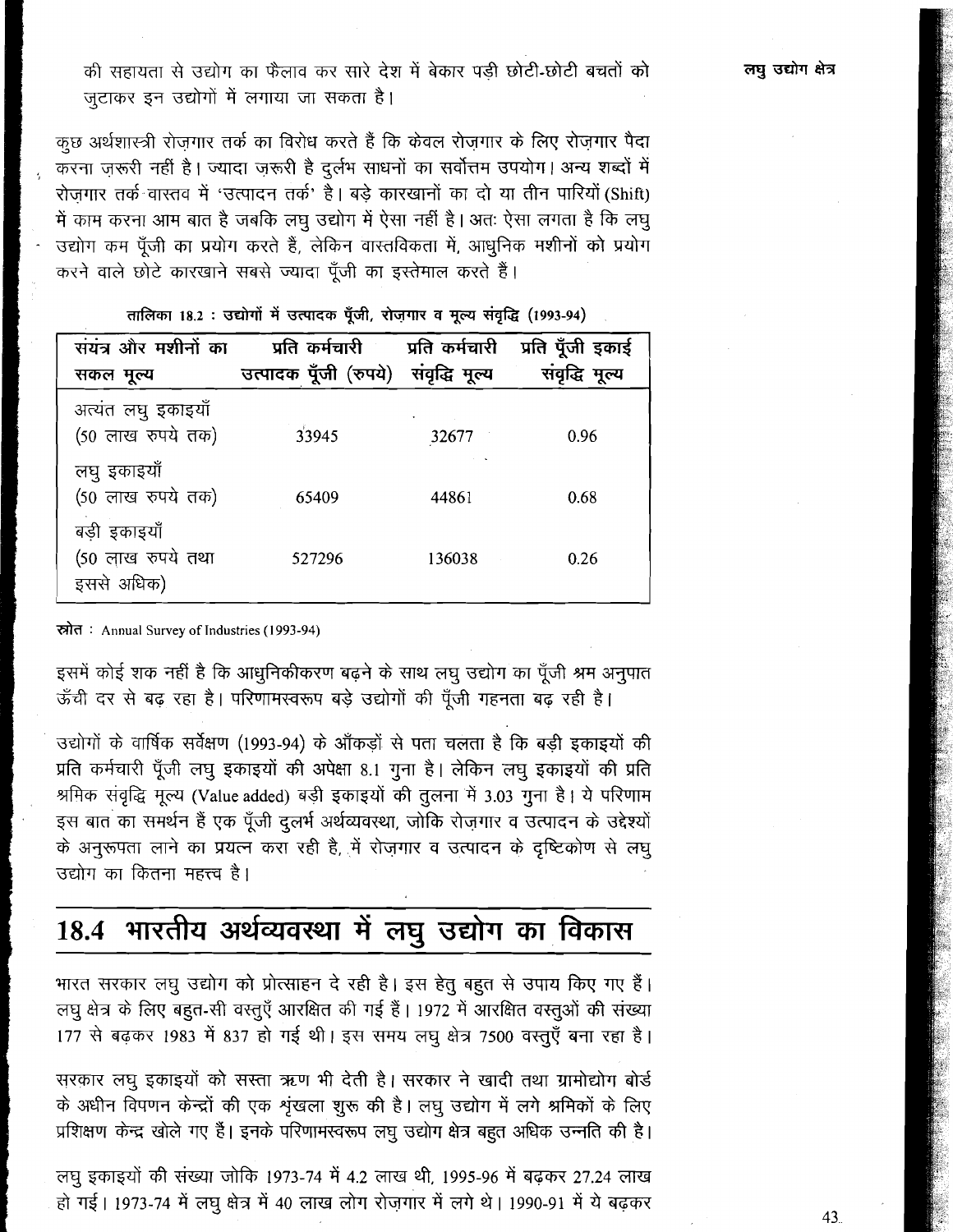125 लाख और 1995-96 में 153 लाख हुए। लघु क्षेत्र का उत्पादन जो 1973-74 में 7,200 करोड़ रुपये था 1990-91 में 1,53,340 करोड़ रुपये हुआ और 1995-96 में 3,56,213 करोड़ रुपये हुआ।

| तालिका 18.3 : लघु क्षेत्र में उत्पादन, रोज़गार व निर्यात |                          |                                       |         |  |
|----------------------------------------------------------|--------------------------|---------------------------------------|---------|--|
| वर्ष                                                     | उत्पादन<br>(करोड़ रुपये) | रोजगार<br>(करोड़ रुपये) (करोड़ रुपये) | निर्यात |  |
| 1973-74                                                  | 7200                     | 39.7                                  | 393     |  |
| 1980-81                                                  | 28060                    | 71.0                                  | 1643    |  |
| 1990-91                                                  | 155340                   | 125.3                                 | 9100    |  |
| 1995-96                                                  | 356213                   | 152.6                                 | 36470   |  |
| चक्रवती वृद्धि–दर (प्रतिशत प्रतिवर्ष)                    |                          |                                       |         |  |
| 1973-74 से 1980-81                                       | 21.4                     | 8.7                                   | 22.6    |  |
| 1980-81 से 1990-91                                       | 18.6                     | 5.8<br>٠                              | 18.6    |  |
| 1990-91 से 1995-96                                       | 18.0                     | 4.0                                   | 14.9    |  |

रत्नोत : 1) Handbook of Industrial Statistics (1987)

2) Report on Currency and Finance (1995-96)

1980-81 और 1990-91 के उत्पादन वृद्धि की दर 18.6 प्रतिशत प्रतिवर्ष थी। अगले पाँच वर्षों में (1990-91 से 1995-96) यह दर लगभग 18 प्रतिशत प्रतिवर्ष थी। यही बड़ी प्रशंसनीय वृद्धि है। इसीलिए लघू उद्योग क्षेत्र एक गतिशील क्षेत्र है।

1980-81 और 1990-91 के बीच रोजगार वृद्धि-दर 5.8 प्रतिशत थी और अगले पाँच वर्षों में (1990-91 से 1995-96) यह बढ़कर 4 प्रतिशत हो गयी। यह वृद्धि दर बड़े उद्योगों और सारी अर्थव्यवस्था में वृद्धि दर से अधिक है।

लघु उद्योग क्षेत्र निर्यात में बहुत तेज प्रगति की है। 1980-81 में निर्यात का मूल्य 1643 करोड़ रुपये था जोकि 1990-91 में 9100 करोड़ और 1995-96 में 36470 करोड़ रुपये हो गया। देश के कुल निर्यात में लघु उद्योग का योगदान 1995-96 में 34 प्रतिशत था, जबकि 1990-91 में यह केवल 28 प्रतिशत और 1973-74 में केवल 15.6 प्रतिशत था। सिले सिलाए वस्त्रों, डिब्बाबंद व संसाधित मछलियों, चमड़े के उत्पादों, हॉजरी का सामान, समुद्री उत्पाद आदि के निर्यातों में काफी अधिक वृद्धि हुई। निर्यात में इसके प्रमुख योगदान और विदेशी मुद्रा कमाने में इसके योगदान के नाते लघु उद्योग क्षेत्र को और अधिक प्रोत्साहन देने की आवश्यकता है।

### लघु क्षेत्र की असमर्थताओं को हटाने के प्रति 18.5 सरकारी नीति

लघु क्षेत्र की प्रमुख समस्या बड़े उद्योगों से प्रतियोगिता तथा उनकी तुलना में अधिक लागत है। सरकार उनको कच्चा माल और आयातित उपकरण व साज़-सामान दिलाने में इनकी सहायता कर रही हैं। दूसरे, सरता ऋण न मिलना या ऋण ही न मिलना एक और समस्या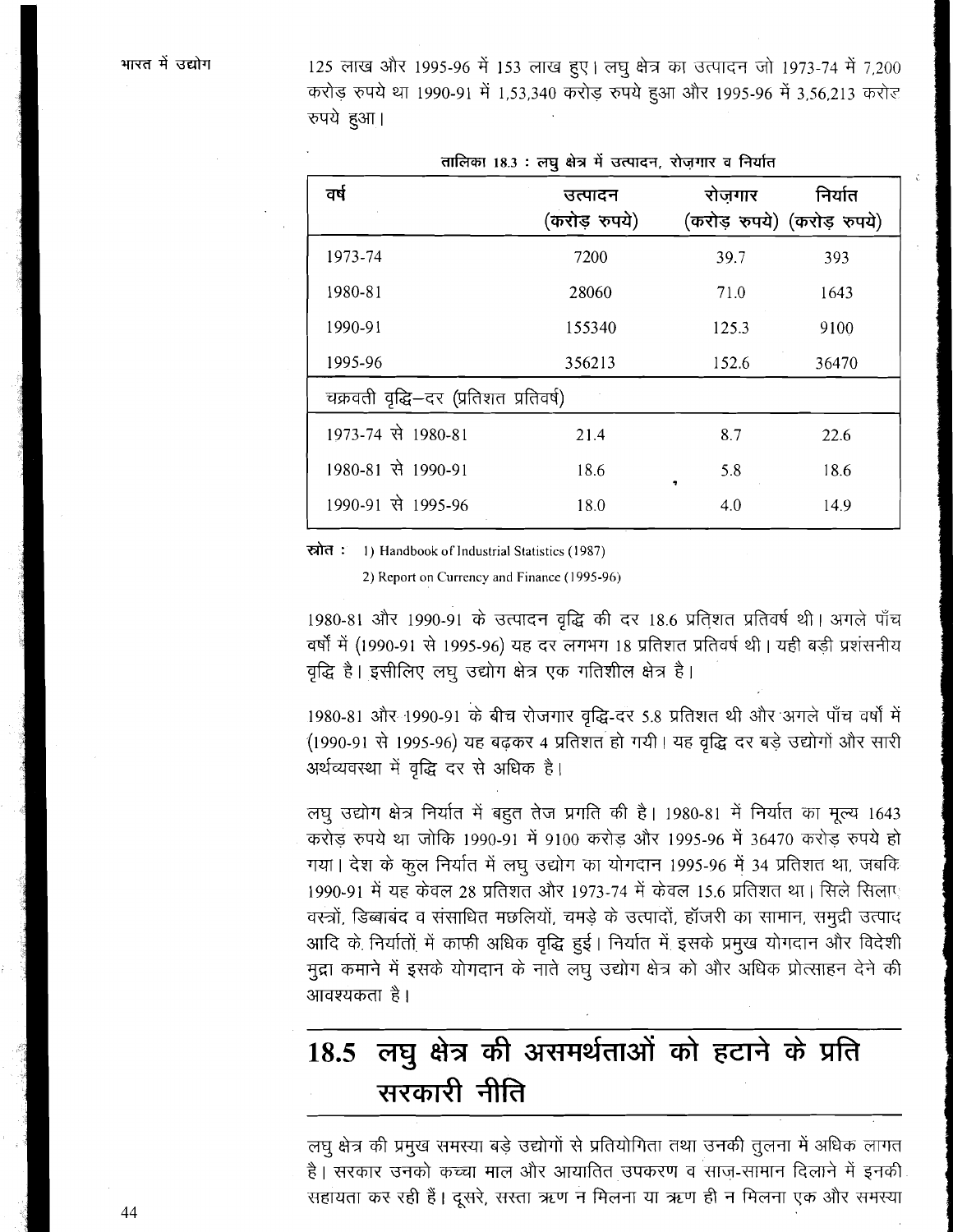है। तीसरे, तकनीकी कुशलता तथा प्रबंधन योग्यताओं का नीचा स्तर, इनकी एक और कमजोरी है। चौथे, विपणन, गुणवत्ता का मानकीकरण, डिज़ाइन में सुधार तथा विज्ञापन इनकी अन्य कमजोरियाँ रही हैं।

आइए देखें कि इन कमियों को दूर करने के लिए सरकार ने क्या उपाय किए हैं:

### असमर्थताओं को दूर करने के उपाय

- , 1) कच्चेमाल व आयातित पुर्जे और साज़-सामान का निर्धारण : द्वितीय अंतरराष्ट्रीय टीम (Second International Team) की सिफारिशों को मानते हुए सरकार ने लघु क्षेत्र को कच्चे माल व आयातित पूर्जे और साज-सामान के निर्धारण में प्राथमिकता देने की घोषणा की है। इस उद्देश्य से सरकार ने लघु उद्योग विकास निगम (Small Industries Development Corporation) की स्थापना की। लेकिन सरकार की नीति से सब संतुष्ट नहीं हैं। सातवीं योजना के अनुसार हालाँकि सैद्धांतिक तौर पर लघु क्षेत्र को प्राथमिकता का दर्जा दिया जबकि वास्तव में इसके साथ अवशिष्ट क्षेत्र (residuary sector) का सा व्यवहार किया गया। 1991 के नए आर्थिक नीति में सरकार ने निगम क्षेत्र पर आवश्यकता से अधिक बल दिया है जबकि लघू क्षेत्र की अनदेखी की है। उत्पादन व रोज़गार के हित में इस नीति में परिवर्तन लाने की आवश्यकता है।
	- 2) ऋण सहायता : लघु क्षेत्र को ऋण मिलना एक प्रमुख समस्या है। यदि मिलता है तो ऊँची ब्याज दर पर। परिणामरवरूप लघु क्षेत्र अपने उत्पादन लक्ष्य पूरे नहीं कर पाता। इस उद्देश्य से सरकार ने, विशेषतः 1969 में बैंकों के राष्ट्रीयकरण के पश्चात्, लघु क्षेत्र को प्राथमिकता का क्षेत्र बना दिया। 1967 में लघु क्षेत्र को कुल ऋण का 6.6 प्रतिशत भाग उपलब्ध था जोकि 1994 में 28 प्रतिशत हो गया। यानि 1994 में उद्योग को उपलब्ध 80,492 करोड़ रुपये के ऋण में से 20,620 करोड़ रुपये लघू क्षेत्र को उपलब्ध था। स्थिति में यह काफी बड़ा सुधार है लेकिन अभी भी लघु क्षेत्र की ऋण आवश्यकताएँ पूरी नहीं हो पा रही है। लघु क्षेत्र की उधार पात्रता (credit worthyness) निर्धारित करने के लिए आधार बदलने की आवश्यकता है। सम्पत्ति या परिसम्पत्ति को आधार न मानकर लाभ कमाने की क्षमता को आधार मानना चाहिए। ब्याज की दर उचित होनी चाहिए ताकि लागत कम रहे और लाभ अधिक हों।
	- 3) तकनीकी सहायता : लघू क्षेत्र की कई इकाइयों में प्रौद्योगिकी का स्तर काफी नीचा है और इनमें प्रशिक्षित तकनीकी व्यक्तियों की कमी है। बाजार में प्रभावी ढंग से प्रतियोगिता करने और नए-नए उत्पाद लाने हेतू प्रौद्योगिकी में बहुत सुधार की आवश्यकता है।

लघु इकाइयों को तकनीकी सहायता प्रदान करने के लिए सरकार ने दो संस्थाएँ स्थापित की है। प्रथम, केन्द्रीय लघु उद्यम संगठन (Central Small Scale Industries Organisation) जोकि सेवा संस्थानों (Service Institutes) व विस्तार केन्द्रों (Extension Centres) के माध्यम से लघु उद्योग को तकनीकी सलाह देती है। दूसरे, समान सुविधा वर्कशॉप (Common Facility) के माध्यम से भी तकनीकी सहायता प्रदान की जाती है। ये बहुत कम प्रभाव (Charges) लेती है, लेकिन फिर भी इन सुविधाओं का पूरा लाभ नहीं उठाया जा रहा है।

4) विपणन सहायता : लघु क्षेत्र की इकाइयों की एक बहुत बड़ी कमी है इनके उत्पादों का मानकीकरण न होना। इससे इन उत्पादों की गुणवत्ता में अंतर आ जाता है। बड़ी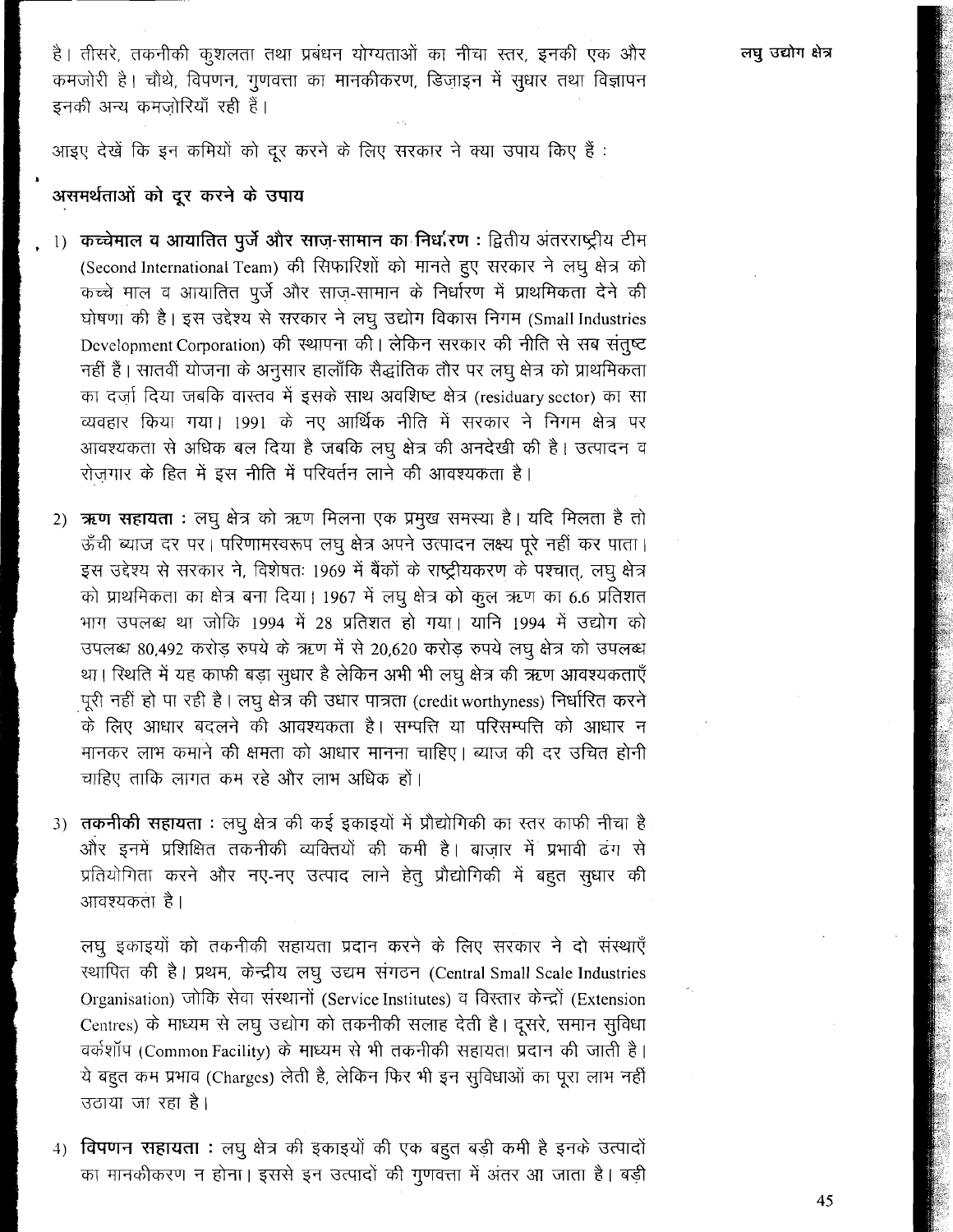भारत में उद्योग

फर्में अपने ब्रांड-नाम और भारी विज्ञापन के कारण बाजार पर छाई रहती हैं। इससे लघ उद्यम उत्पाद बेचने में पीछे रह जाते हैं। उपभोक्ताओं के पसंद के अनुसार ये डिजाइन भी नहीं दे पाते हैं। ऐसा विशेषतः कपड़ों के बारे में सही बैठता है। अधिकतर उत्पादों में मानकीकरण आवश्यक होता है, जैसे बिजली का सामान, घड़ियों, जूते आदि। सरकार और खादी तथा ग्रामोद्योग आयोग इसमें सहायता कर सकते हैं। इसके अतिरिक्त विपणन एक विशिष्ट कार्य है जिसे सरकारी और गैर-सरकारी संस्थाओं द्वारा किया जाना चाहिए। खादी तथा ग्रामोद्योग आयोग ने इस उद्देश्य से सारे देश में 22,000 दुकानें खोली हैं।

सरकार अपनी खरीद में भी लघु इकाइयों को प्राथमिकता दे सकती है। राष्ट्रीय लघु उद्योग निगम इन इकाइयों का मान सरकार व रक्षा संस्थानों को बेचने में सहायता करती है। इन सभी प्रयत्नों से लघू उद्योग की बिक्री में सुधार आया है।

पिछले चार दशकों से सरकार उपरोक्त उपायों द्वारा लेघू उद्योग की सहायता करने का प्रयत्न कर रही है। इनमें लघु उद्योग को प्रोत्साहन तो मिला है लेकिन ऋण सुविधा की दशा में अभी बहुत कुछ करना बाकी है ताकि निजी साहकारों पर उनकी निर्भरता कम हो सके।

### बोध प्रश्न 2

1) लघू उद्योग को सरकार से किस तरह की सहायता मिलती है?

2) तीन ऐसे प्रमुख संगठनों के नाम बताइए जो लघू उद्योग की सहायता करते हैं।

### लघु क्षेत्र औद्योगिक नीति (1991) 18.6

1991 की औद्योगिक नीति की घोषणा के कुछ महीने पश्चात् सरकार ने लघु क्षेत्र के बारे में औद्योगिक नीति की भी घोषणा की। इसमें बताया गया है सातवीं योजना के अंत में लघु क्षेत्र का हिस्सा विनिर्माण क्षेत्र सकल उत्पादन मूल्य का 35 प्रतिशत और देश के निर्यात का 40 प्रतिशत था। इसने 120 लाख लोगों का रोज़गार दिया। इस नीति का प्रमुख उद्देश्य लघु क्षेत्र को अधिक जीवन प्रदान करना और इसके विकास को प्रोत्साहन देना है ताकि उत्पादन, रोज़गार और निर्यात में लघु उद्योग का और अधिक योगदान हो।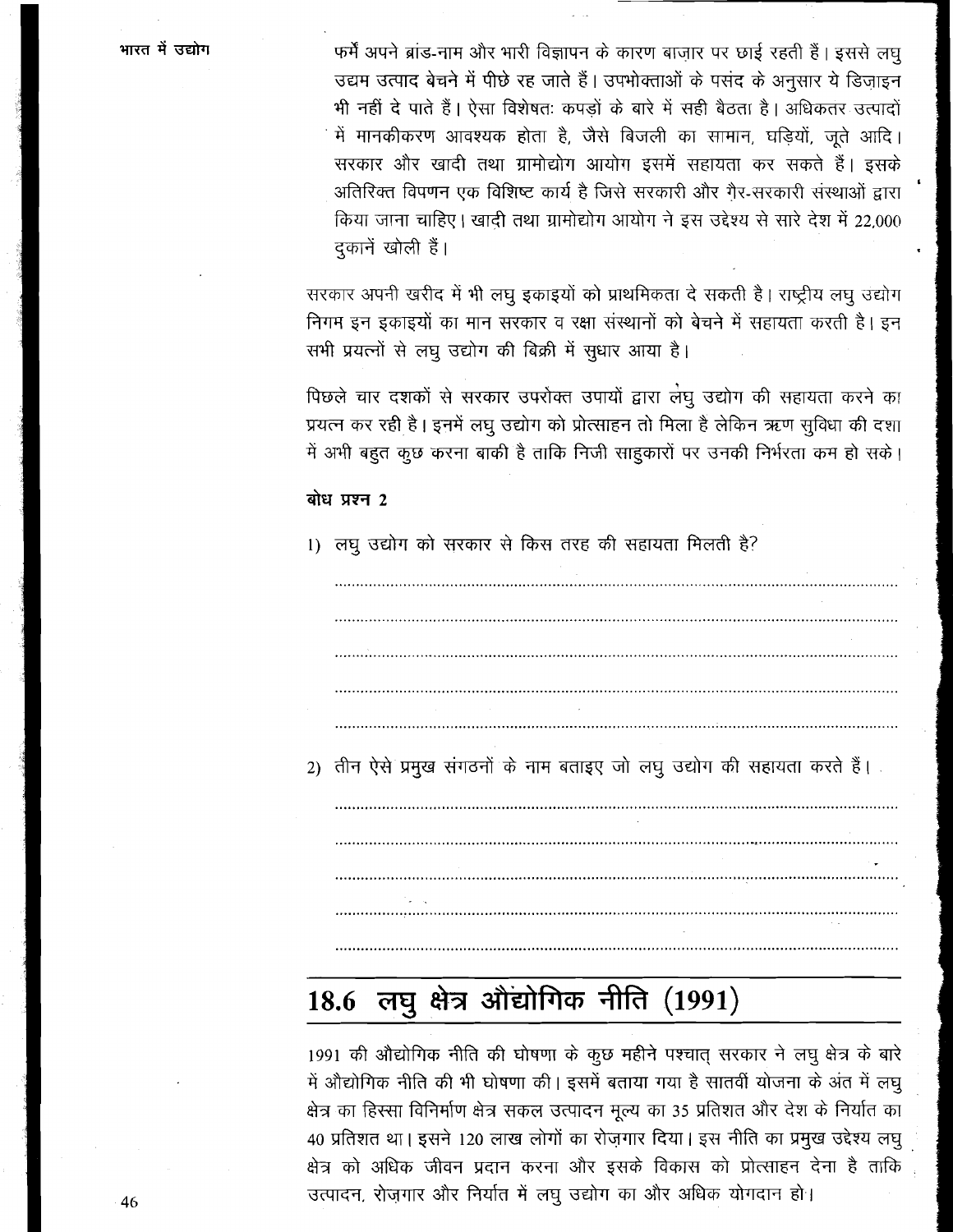ओद्योगिक नीति में यह बात बताई गई कि सरकार ने लघु उद्यम तथा सहायक व निर्यातमूलक उद्योग की संयंत्र तथा मशीनरी की निवेश सीमा क्रमशः 35 लाख रुपये और 45 लाख रुपये से बढ़ाकर 60 लाख रुपये और 75 लाख रुपये कर दी। अत्यंत लघु क्षेत्र की सीमा 2 लाख रुपये से बढ़ाकर 5 लाख रुपये कर दी।

इस नीति की एक मुख्य विशेषता यह है कि उद्योग से संबंधित सेवा और व्यावसायिक उद्योग को लघु उद्यम वर्ग में शामिल माना जाएगा और उनकी निवेश सीमा वही होगी जो अत्यंत लघू उद्योग की है।

जैसाकि हम भाग 18.1 में बता चुके हैं, उपरोक्त सभी निवेश सीमाएँ काफी बढ़ा दी गई हैं।

### वित्तीय समर्थन उपाय

ऋण उपलब्धता के बारे में सरकार ने कहा कि अब कुछ लक्ष्य समूह को छोड़ सस्ते ऋण पर बल नहीं दिया जाएगा। सरकार ने यह निर्णय लिया है कि लघु उद्योग की पूँजी बाज़ार तक पहुँच बनाने, आधुनिकीकरण को प्रोत्साहन देने तथा प्रौद्योगिकी उन्नत करने हेतु अन्य औद्योगिक इकाइयों को लघु उद्योग की पूँजी में भागीदारी की आज्ञा होगी, जोकि कुल शेयरपूँजी का 24 प्रतिशत से अधिक नहीं होगी। इससे रोजगार के अवसर बढ़ाने की दिशा में सहायकीकरण (ancillarisation) तथा उप-संविदा (Sub-Contracting) को ज़ोरदार प्रोत्साहन मिलेगा। विलम्बित भूगतान को सूलझाने की दिशा में एक शूरुआत हो चुकी है। भारतीय लघु उद्योग विकास बैंक (Small Industries Development Bank of India) द्वारा लेनदारी लेखा क्रय सेवाएँ (Factoring Services) प्रारंभ हो गई हैं। इन सेवाओं से अभिप्राय यह है कि विकास बैंक या कोई अन्य वाणिज्य बैंक लघु क्षेत्र के विनिर्माताओं से उनके बीजक (invoices) खरीद लेगा और कमीशन या दलाली वसूल कर उनसे भूगतान वसूल करने की जिम्मेदारी अपने ऊपर ले लेगा। नीति में आगे बताया गया है कि सेवाएँ वाणिज्य बैंकों की सहायता से सारे देश में उपलब्ध करवाई जाएगी।

### बुनियादी सुविधाएँ (Infrastructural Facilities)

लघु उद्योग विकास संगठन में एक प्रौद्योगिकी विकास कक्ष (Technology Development) की स्थापना की जाएगी। इसका उद्देश्य है लघु इकाइयों की प्रौद्योगिकी में सुधार लाना, जिससे उनकी उत्पादिता में वृद्धि हो और प्रतिस्पर्धा शक्ति बढ़े। सरकार लघु क्षेत्र को, विशेषतः अत्यंत लघू क्षेत्र को, देशी विदेशी कच्चे माल का उपयुक्त एवं समान वितरण सुनिश्चित करेगी।

### विपणन व निर्यात

राष्ट्रीय लघु उद्योग निगम एक ब्रांड के अधीन जन उपभोक्ता वस्तुओं का विपणन करेगी। लघू उद्योग विकास संगठन का काम एक प्रमुख एजेंसी के रूप में लघू उद्योग के निर्यात को बढावा देगा।

### ग्रामीण उद्योग : हथकरघा क्षेत्र

बुनकरों को एक न्यूनतम जीविका स्तर उपलब्ध करवाने वाली 'जनता कपड़ा योजना' को विभिन्न चरणों में समाप्त कर दिया जाएगा। इसका स्थान एक सार्वजनिक परियोजना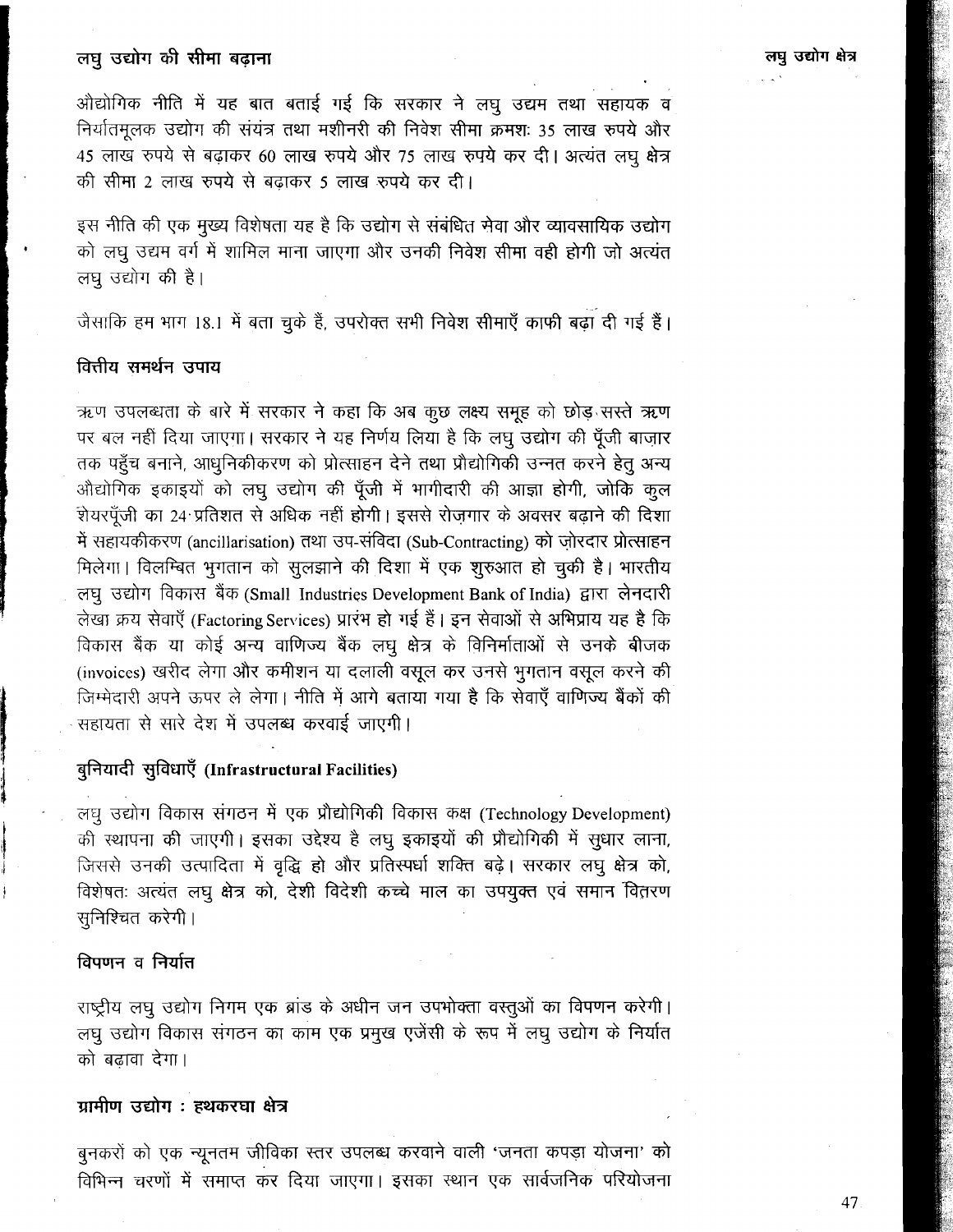भारत में उद्योग

पैकेज योजना (Project Package Scheme) लेगी। इसके अधीन करघों के आधुनिकीकरण, प्रशिक्षण, बढिया डिजाइन, बढिया रंग व रसायन, विपणन सहायता आदि के लिए करवाया जाएगा। इन सबके पीछे उद्देश्य यह है कि गाँवों में रोजगार के साधन बने रहें और हथकरघा बूनकरों की जीवन की गूणवत्ता में सुधार हो।

### हथकरघा क्षेत्र तथा अन्य ग्रामीण उद्योग

गैर कृषि रोजगार को बढ़ावा देने के लिए खादी ग्रामोद्योग कमीशन की गतिविधियों में वृद्धि की जाएगी। देश के कमज़ोर वर्गों जैसे अनुसूचित जाति व जनजाति तथा स्त्रियाँ आदि को लाभ पहुँचाने के लिए यह अब क्षेत्रीय विकास (Area Development) दृष्टिकोण अपनाएगा।

### लघु क्षेत्र नीति (1991) का मुल्यांकन

आलोचकों के अनुसार इस नीति में बहुत सी कमियाँ हैं, जोकि इस प्रकार हैं :

प्रथम, लघु उद्योग को ऋण उपलब्ध कराने पर बल तो है लेकिन कोई ठोस योजना नहीं है। इससे पहले भी सरता ऋण एक कल्पना ही थी। लघु उद्योग से वसूल की जाने वाली ब्याज दर केवल 0.5 से लेकर 1.00 प्रतिशत ही कम थी। यह काफी नहीं था।

दूसरे, नई नीति से इस बात की व्यवस्था है कि बड़े उद्यम, देशी हो या विदेशी, छोटे उद्योग में 24 प्रतिशत तक शेयर पूँजी लगा सकते हैं। ऐसा इसलिए किया गया ताकि बड़ी इकाइयाँ लघु इकाइयों को आधुनिक तकनीकि का हस्तांतरण कर सकें। लेकिन इस नीति से लघु इकाइयाँ बड़ी इकाइयों का एक अंग मात्र बनकर रह जाएगी। 24 प्रतिशत शेयरपुँजी के साथ बड़ी इकाइयाँ लघु इकाइयों को अपने पूरे कब्जे में रख सकती है। अभी भी यह कहा जाता है कि रियायतों से लाभ उठाने के लिए बड़ी इकाइयाँ फर्ज़ी लघु इकाइयाँ खड़ी कर लेती है। नई औद्योगिक नीति तो इसे केवल कानूनी रूप दे रही हैं।

तीसरे, लघु इकाइयों के बीमार होने का एक बहुत बड़ा कारण है बड़ी इकाइयों द्वारा लघु इकाइयों को देरी से भुगतान। परिणामस्वरूप छोटी इकाइयों के पास नकदी प्रवाह कम हो जाता है और उत्पादन प्रक्रिया में कठिनाई आती है। नीति में इस बारे में कुछ नहीं कहा गया है। इस दिशा में कड़े कानून बनाने की आवश्यकता है ताकि बड़ी इकाइयाँ समय पर भूगतान करें।

चौथे, नई नीति में बीमार इकाइयों के बारे में कोई विशेष कार्यक्रम नहीं है। आर्थिक सर्वेक्षण (1993-94) के अनुसार लघू क्षेत्र में 2 लाख 46 हजार बीमार इकाइयाँ हैं जिन पर 3100 करोड़ रुपये का बैंक ऋण बकाया है। अध्ययनों से पता चला है कि बीमार होने के मुख्य कारण कमज़ोर प्रबंध तथा पेशेवर प्रशिक्षण की कमी है। नई नीति में लघू उद्यमियों को प्रशिक्षण देने पर ध्यान देना चाहिए था।

एक बेहतर रास्ता यह होता है कि उद्यमियों की सहकारी टाइप की कोई संस्था बने जो इन्हें परियोजनाओं के चुनाव, आगतों की आपूर्ति के बारे में सूचना, उत्पादन तकनीक आदि के बारे में मार्गदर्शन दें और विपणन में सहायता करें। ऐसी सहकारी संस्था ऋण भी उपलब्ध करवाए। नई नीति ने ऐसी सहकारी संस्था बनाने की बजाय लघु उद्योग को निगमों का रूप देने की कोशिश की है। अन्य शब्दों में बड़े व्यवसायों को इन इकाइयों पर नियंत्रण रखने

की इजाज़त दे दी। संवृद्धि व समानता की दृष्टि से यह नीति ठीक नहीं है।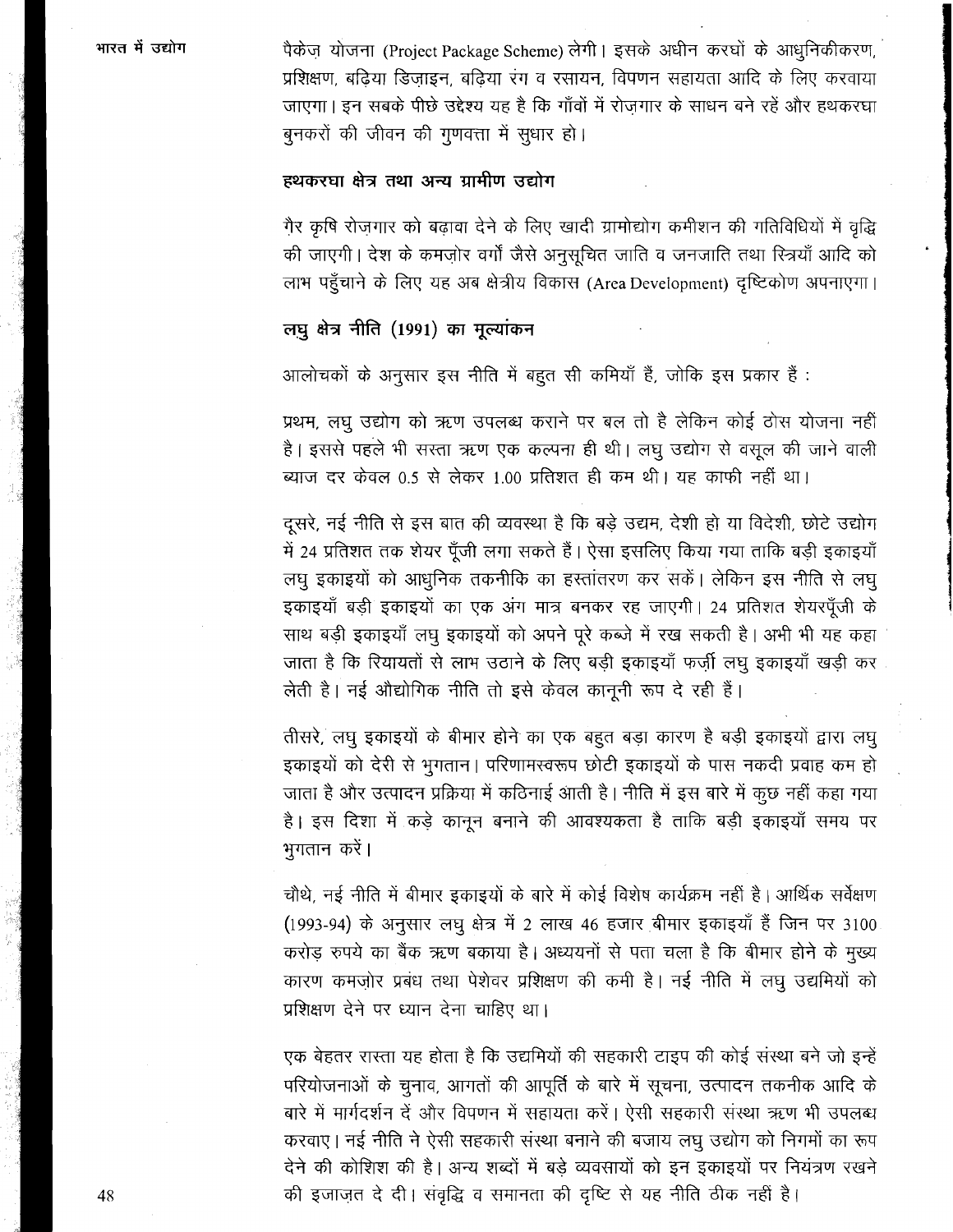1) लघु उद्योग क्षेत्र का विनिर्माण क्षेत्र के उत्पादन, रोज़गार व निर्यात में कितना भाग है? 2) लघु क्षेत्र औद्योगिक नीति (1991) की तीन मुख्य सिफारिशें बताइए।

# 18.7 आठवीं योजना में ग्रामीण व लघु उद्यम

आठवीं योजना में यह माना गया है कि लघु क्षेत्र रोज़गार पैदा करने का एक बहुत बड़ा साधन है और साथ-साथ गरीबी हटाने का भी। इस उद्देश्य से इस योजना में लघू क्षेत्र के लिए सार्वजनिक क्षेत्र में 6334 करोड़ रुपये का प्रावधान किया गया। उत्पादन, रोज़गार व निर्यात के निर्धारित लक्ष्य तालिका 18.4 में दिखाए गए हैं। लघु क्षेत्र के दो भाग हैं: आधुनिक तथा पारम्परिक। आधुनिक क्षेत्र का 1991-92 में 174378 करोड़ रुपये की तुलना में 1996-97 में 253343 करोड रुपये हो जाने की संभावना है। इस प्रकार योजना के अंत तक लघु क्षेत्र के कुल उत्पादन में आधुनिक क्षेत्र का योगदान 86 प्रतिशत और पारंपरिक क्षेत्र का 14 प्रतिशत होने की आशा है।

रोज़गार के क्षेत्र में, आठवीं योजना के दौरान आधुनिक लघु क्षेत्र में यह 179 लाख से बढ़कर 225 लाख हो जाने की संभावना है। पारंपरिक क्षेत्र में यह 264 लाख से बढ़कर 328 लाख हो जाएगा। योजना के अंत तक दोनों का तुलनात्मक योगदान क्रमशः 41 व 59 प्रतिशत ही रहेगा।

आधुनिक क्षेत्र का निर्यात 12658 करोड़ रुपये से बढ़कर 20200 करोड़ रुपये तथा पारंपरिक क्षेत्र का 19331 करोड़ रुपये से बढ़कर 30015 करोड़ रुपये होने की संभावना है। प्रतिशत रूप में, आधुनिक क्षेत्र का योगदान 55 प्रतिशत से घटकर 40 प्रतिशत और पारंपरिक क्षेत्र का 45 प्रतिशत से बढ़कर 60 प्रतिशत होगा। पारंपरिक क्षेत्र में मुख्य योगदान हस्तशिल्प कः होगा। इसके निर्यात तीन गुना बढ़ने का लक्ष्य है। इनके अधिकतर खरीददार धनी वर्ग के होते हैं।

उपरोक्त विश्लेषण से स्पष्ट है कि लघु क्षेत्र का कुल रोज़गार में योगदान 553 लाख है, जबकि इसकी तुलना में संगठित क्षेत्र का योगदान केवल 85 लाख है। अतः रोज़गार बढ़ाने और गरीबी हटाने में लघु क्षेत्र का योगदान संगठित यानि निगमित क्षेत्र (corporate sector)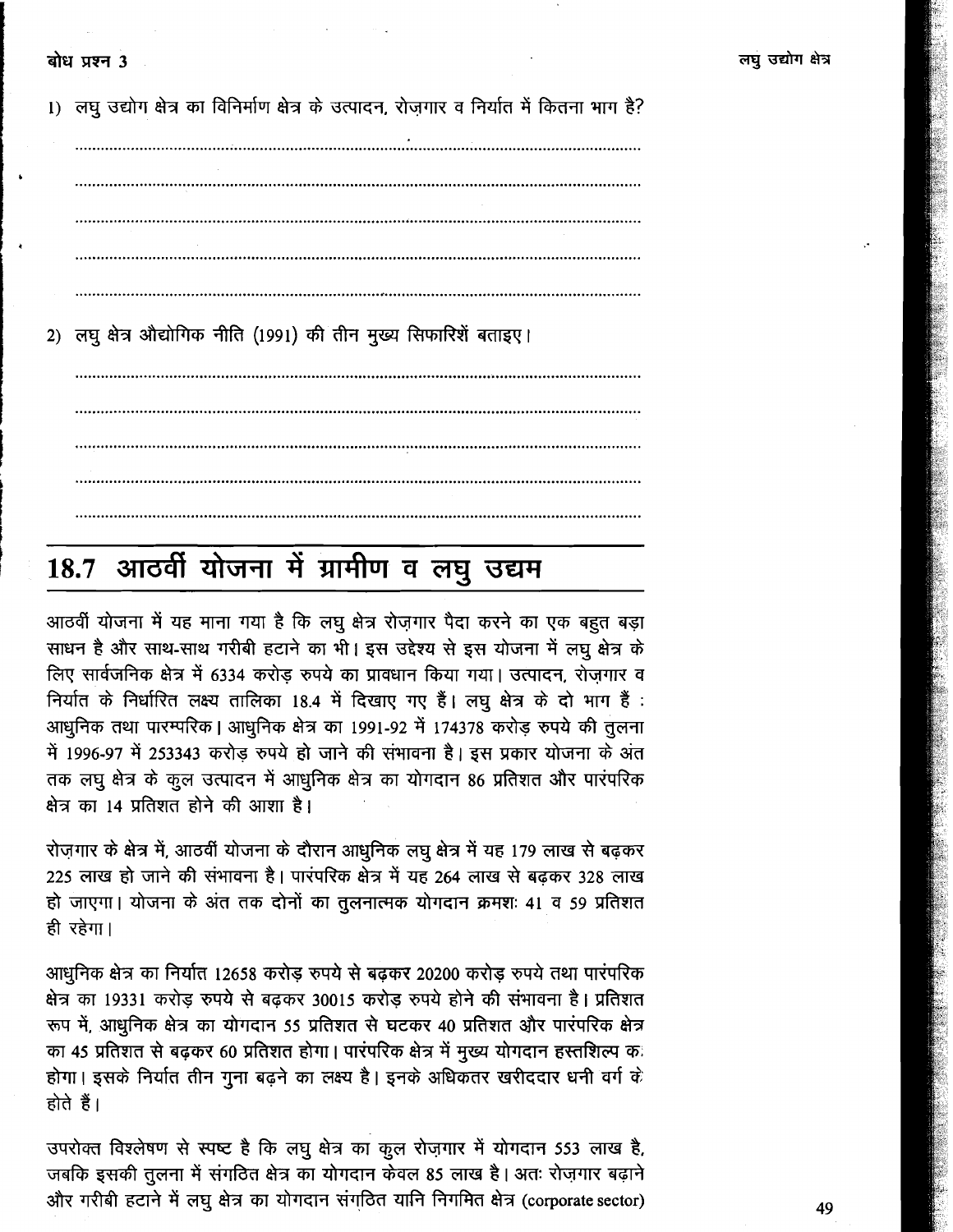की तुलना में कहीं अधिक है, जबकि नई औद्योगिक नीति में निगमित क्षेत्र पर अधिक बल दिया गया है। निर्यात में भी लघू क्षेत्र का योगदान निरंतर बढ़ रहा है। अतः सरकार को लघु क्षेत्र को विकसित करने में ध्यान देना चाहिए।

| उद्योग           |                    | उत्पादन<br>(करोड़ रुपये) |         | रोजगार<br>(लाख व्यक्ति) |          | निर्यात<br>(करोड़ रुपये) |         |
|------------------|--------------------|--------------------------|---------|-------------------------|----------|--------------------------|---------|
|                  |                    | 1991-92                  | 1996-97 | 1991-92                 | 1996-97  | 1991-92                  | 1996-97 |
| $\left( \right)$ | आधुनिक लघु         | 17434738                 | 253343  | 179.0                   | 225.5    | 12658                    | 20200   |
|                  | उद्योग             | (89.3)                   | (85.9)  | (40.4)                  | (40.7)   | (55.1)                   | (40.2)  |
|                  | i) लघु उद्योग      | 160000                   | 233436  | 126.0                   | 150.5    | 12658                    | 20200   |
|                  | ii) विद्युत करघे   | 14378                    | 19907   | 53.0                    | 75.0     |                          |         |
| 2)               | पारंपरिक उद्योग    | 20916                    | 41432   | 264.3                   | 328.2    | 10331                    | 30015   |
|                  |                    | (14.1)                   | (59.6)  | (59.3)                  | (44.9)   | (59.8)                   | (10.7)  |
|                  | iii) खादी वस्त्र   | 278                      | 560     | 146.6                   | $16.5 -$ |                          |         |
|                  | iv) ग्रामीण उद्योग | 2150                     | 3760    | 35.4                    | 46.3     |                          |         |
|                  | v) हथकरघा कपड़ा    | 4064                     | 5690    | 106.0                   | 117.0    | 450                      | 1000    |
|                  | vi) रेशम उत्पादन   | 996                      | 1590    | 54.6                    | 65.0     | 600                      | 1000    |
|                  | vii) हस्तशिल्प     | 13260                    | 29620   | 48.3                    | 77.7     | 9215                     | 27915   |
|                  | viii) जूट रेशा     | 168                      | 212     | 5.5                     | 5.5      | 5.8                      | 100     |
|                  | कुल $(1+2)$        | 195294                   | 294775  | 443.5                   | 553.5    | 22989                    | 50215   |
|                  |                    | (100.0)                  | (100.0) | (100.0)                 | (100.0)  | (100.0)                  | (100.0) |

तालिका 18.4 : ग्रामीण व लघु उद्योग : आठवीं योजना के लक्ष्य

नोट: कोष्ठक में दिए गए अंक प्रतिशत हैं। स्रोत: आठवीं पंचवर्षीय योजना (1992-97), योजना आयोग।

### सरकारी घोषणाओं तथा वास्तविक नीति अमल 18.8 के बीच अंतर

सरकार की कथनी और करनी में बहुत बड़ा अंतर है। लघु उद्योग पर एक विशेषज्ञ समिति, आबिद हुसैन समिति, ने अपनी रिपोर्ट जनवरी 1997 में प्रस्तुत की। इसमें दो प्रमुख सिफारिशें की गईं। प्रथम, लघु उद्यमों में उत्पाद आरक्षण समाप्त किया जाए। यह सिफारिश इसलिए की गई क्योंकि इनमें से बहुत सारे उत्पाद लघु क्षेत्र बनाता ही नहीं है या फिर बहुत कम मात्रा में बनाता है। दूसरे, अत्यंत लघु इकाइयों की निवेश सीमा 5 लाख रुपये से बढ़ाकर 25 लाख रुपये कर दी जाए और लघु व सहायक इकाइयों की निवेश सीमा क्रमशः 60 लाख रुपये और 75 लाख रुपये से बढ़ाकर 300 लाख रुपये कर दी जाए। सरकार ने ये सीमाएँ बढ़ाने का निर्णय ले लिया है। लघु क्षेत्र की आरक्षण सूची से 14 उत्पाद भी हटा दिए गए हैं जिसमें चावल दलना, दाल दलना, मुर्गी चारा, सिरका, कृत्रिम चाश्नी, बिस्कुट, आइसक्रीम, स्वचालित वाहनों के कुछ पूर्जे, नालीदार चादरें व पेपर बोर्ड।

लघु उद्योगों के प्रतिनिधियों ने सरकार के दोनों फैसलों की आलोचना की है। प्रथम, निवेश सीमा 60 लाख रुपये से बढ़ाकर 300 लाख रुपये यानि पाँच गुना क्यों की गई। कीमतों में

 $50<sup>°</sup>$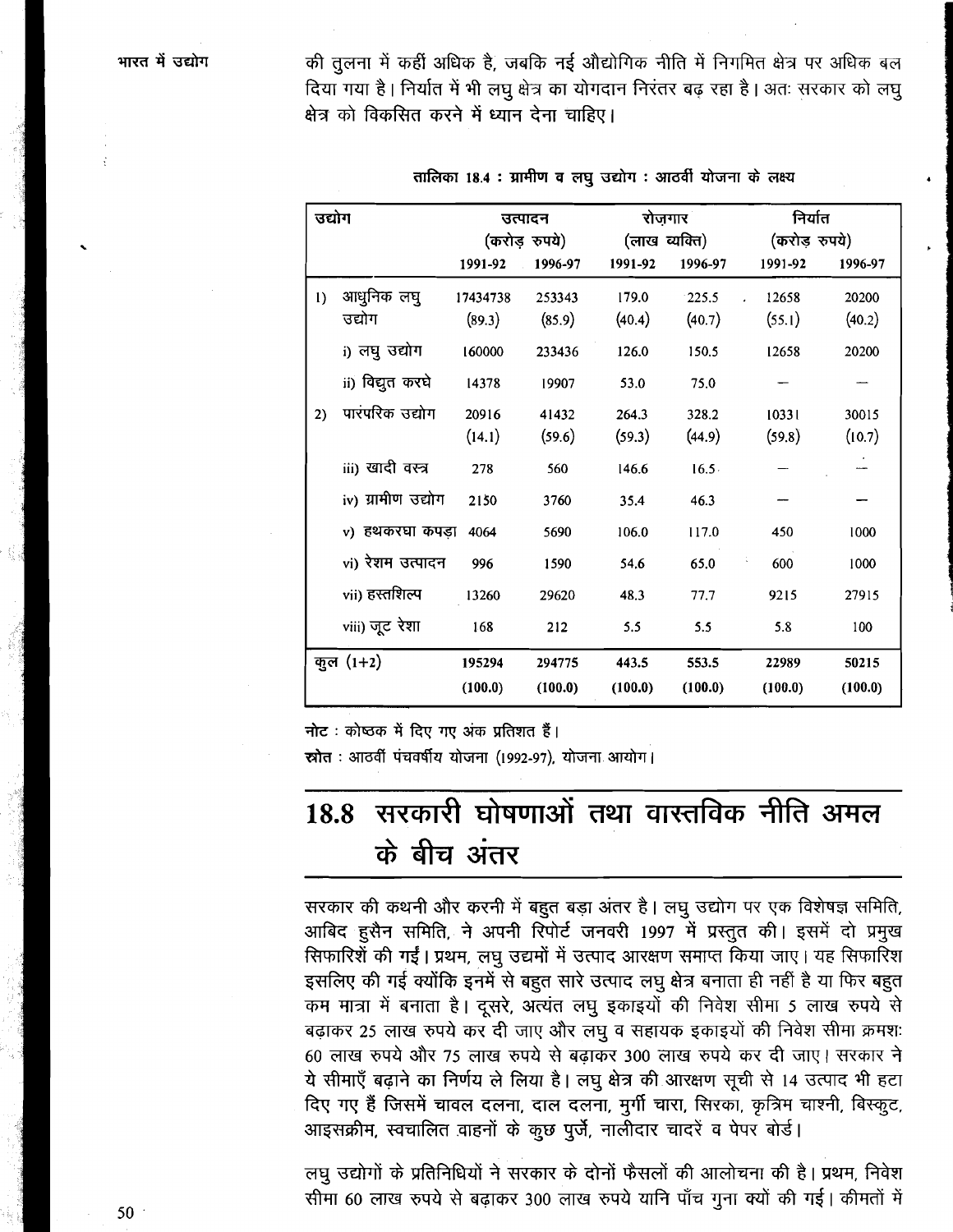वृद्धि के कारण तो यह वृद्धि कुछ समझ में आ सकती है, लेकिन मई 1990 और मई 1997 के बीच तो ये कीमतें केवल 88 प्रतिशत ही बढ़ी है, फिर निवेश सीमा में वृद्धि 500 प्रतिशत क्यों? स्पष्ट है कि इससे बड़े उद्योगों द्वारा लघु उद्योगों वाली रियायतें प्राप्त करने का रास्ता खुल जाएगा। इससे लघु क्षेत्र में रोजगार कम हो जाएगा और सामाजिक न्याय पर बुरा असर पड़ेगा।

लघु क्षेत्र के लिए सुरक्षित 822 मदों में से 60 मदों का उत्पादन लघु क्षेत्र के कुल उत्पादन का 80 प्रतिशत है। सरकार को उन मदों का आरक्षण समाप्त करना चाहिए था जिनका कुल उत्पादन में योगदान बहुत कम है, लेकिन वास्तविकता में उन मदों का आरक्षण समाप्त किया गया जो 60 सफल मदों की सूची में आती हैं।

सरकार लघू उद्योग को आगे बढ़ाने की हिमायत तो करती हैं, लेकिन इसकी वास्तविक नीतियाँ इस पर बुरा प्रभाव डालती हैं। यह द्वंद्व समाप्त होना चाहिए, यदि गतिशील लघु क्षेत्र को मज़बूत करना है। योजना आयोग के कार्यकारी दल ने तो आरक्षण नीति का पक्ष लिया है। इसके अनुसार आरक्षण समाप्त कर देने से न केवल लघु क्षेत्र का विकास रुकेगा बल्कि क्षेत्र से अनुचित प्रतिस्पर्धा भी होगी।

#### 18.9 साराश

### लघु उद्योग की परिभाषा

यह परिभाषा संयंत्र व मशीनरी में निवेश सीमा के आधार पर की जाती है। 1990 में लघु उद्योग और सहायक उद्योग की यह सीमा क्रमशः 60 लाख रुपये और 75 लाख रुपये थी। एक सहायक इकाई उसे कहते हैं जो अपने उत्पादन का 50 प्रतिशत एक या अधिक ओद्योगिक इकाइयों को बेचती है। अत्यंत लघु इकाई की सीमा 5 लाख रुपये थी। 1997 में लघु उद्योग, सहायक उद्योग व अत्यंत लघु उद्योग की निवेश सीमाएँ बढ़ाकर क्रमशः 300 लाख रुपये, 300 लाख रुपये और 25 लाख रुपये कर दी गई।

लघु उद्योग दो प्रकार के होते हैं : आधुनिक और पारंपरिक। आधुनिक उद्योगों में ऊँची कीमत वाले उत्पाद बनते हैं, जैसे बिजली के उपकरण, मशीनी औजार उपकरण, कम्प्यूटर के पूर्जे आदि। पारंपरिक लघु उद्योग में खादी व हथकरघा, ग्रामीण उद्योग, हस्तशिल्प, रेशम उत्पादन आदि शामिल हैं। आधुनिक क्षेत्र का उत्पादन व रोज़गार में योगदान क्रमशः 86 प्रतिशत व 40 प्रतिशत है। आधुनिक क्षेत्र में पारंपरिक क्षेत्र की तुलना में उत्पादिकता का स्तर 9 गुना है।

### लघु उद्योगों का औचित्य

लघु उद्योगों के पक्ष में चार तर्क दिए जाते हैं :

- ये बड़ी मात्रा में रोजगार पैदा करते हैं क्योंकि ये श्रम प्रधान होते हैं।  $\mathbf{i}$
- ii) लघु उद्योग बड़ी संख्या में छोटे स्वामियों और श्रमिकों के बीच आय का बँटवारा अधिक विस्तृत होता है। इससे असमानताएँ कम होती हैं और सामाजिक न्याय को बढ़ावा ु मिलता है।

iii) लघु उद्यमों से उत्पादन के विकेन्द्रीकरण में सहायता मिलती है। इससे शहरों में भीड़-ं भाड़, प्रदूषण और गंदी बरितयों में कमी आती है।

लघु उद्योग क्षेत्र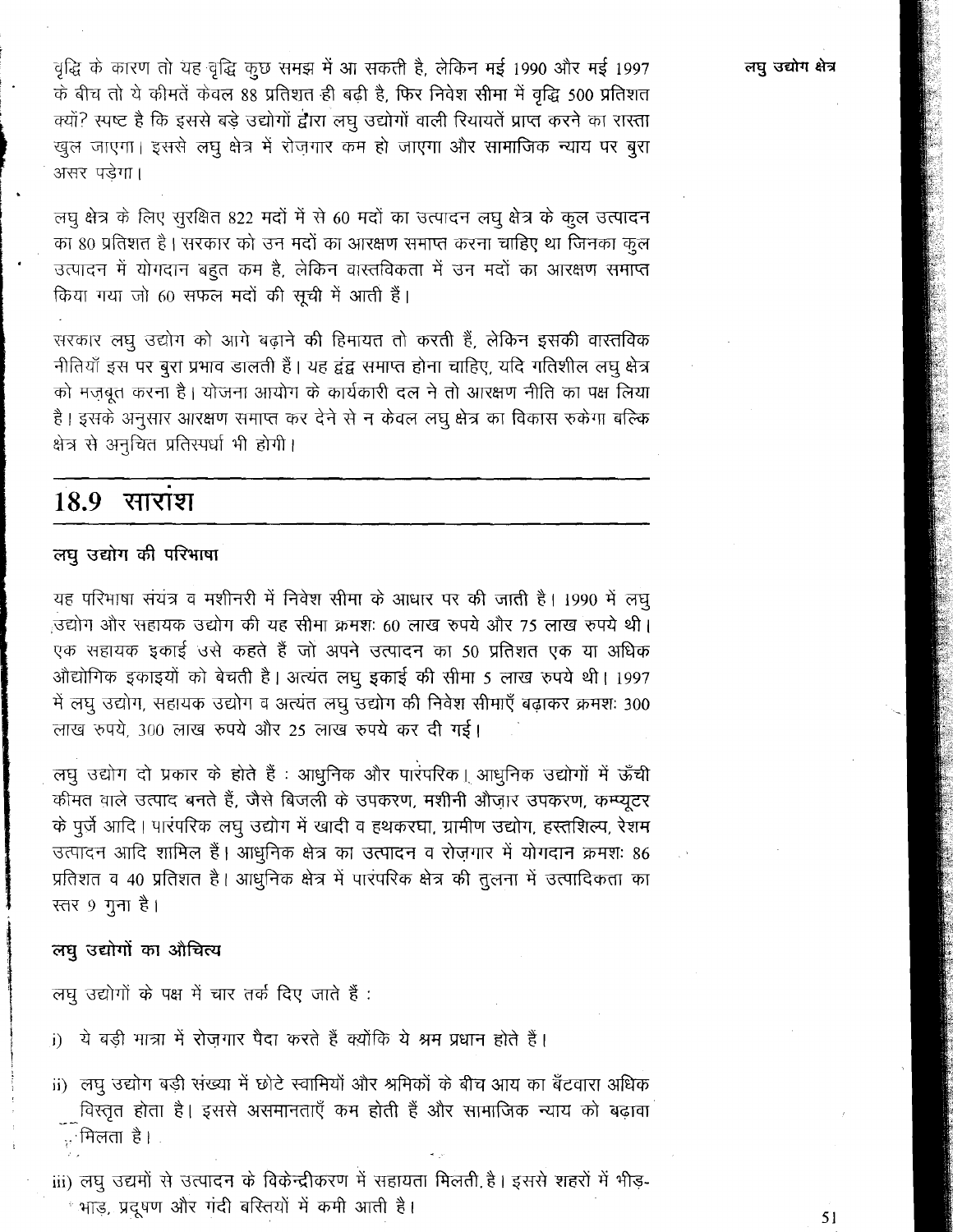### iv) लघु उद्यम गाँवों और शहरों में पड़े बेकार साधनों को जुटाने में सहायता मिलती है।

उद्योगों के वार्षिक सर्वेक्षण 1993-94 से पता चलता है कि बड़े उद्योगों में लघु उद्योगों की अपेक्षा प्रति कर्मचारी उत्पादक पूँजी 8 गुना लगती है लेकिन पूँजी का प्रति इकाई मूल्य वृद्धि-दर केवल 2.6 गुना है। इससे इस विचार को समर्थन मिलता है कि रोजगार और उत्पादन दोनों ही दृष्टिकोण से एक पूँजी की कमी वाले देश में छोटी इकाइयाँ बड़ी इकाइयों से बेहतर हैं।

### भारतीय अर्थव्यवस्था में लघु क्षेत्र का विकास

1980-81 और 1995-96 के बीच लघु इकाइयों की उत्पादन दर 18-19 प्रतिशत प्रति वर्ष रही। रोज़गार वृद्धि-दर 1980-81 से 1990-91 के बीच 5.8 प्रतिशत प्रति वर्ष और 1990-91 से 1995-96 के बीच 4 प्रतिशत प्रति वर्ष थी। 1995-96 में लघु उद्योगों का निर्यात कुल निर्यात का 34 प्रतिशत था।

### लघु उद्योगों की असमर्थताएँ दूर करने हेतु सरकारी नीति

- i) दुर्लभ कच्चा माल और आयातित पुर्जे व साज़-सामान उपलब्ध कराने में सहायता,
- ii) सस्ते ऋण की व्यवस्था.
- iii) लघु उद्यमों में लगे कारीगरों और उद्यमियों को प्रशिक्षण,
- iv) विपणन में सहायता।

### लघु क्षेत्र औद्योगिक नीति (1991)

इसने निम्नलिखित प्रमुख परिवर्तन किए :

- लघु उद्योग, सहायक उद्योग व अत्यंत लघु उद्योग की पूँजी निवेश सीमाएँ बढ़ाकर  $i)$ क्रमशः 60 लाख रुपये, 75 लाख रुपये और 5 लाख रुपये कर दी गईं।
- ii) सभी छोटे उद्योग संबंधित सेवाओं को व व्यावसायिक उद्योगों को लघु उद्योग माना गया।
- iii) सरते ऋण पर बल न देकर उपयुक्त मात्रा में ऋण पर बल।
- iv) लघु उद्योगों की शेयर पूँजी में औद्योगिक इकाइयों की 24 प्रतिशत तक की भागीदारी की छूट।
- v) विलम्ब भुगतान की समस्या सुलझाने हेतु भारतीय लघु उद्योग विकास बैंक द्वारा लेनदारी लेखा क्रय सेवाएँ।
- vi) लघु उद्योगों की प्रौद्योगिकी में सुधार लाने हेतु प्रौद्योगिकी विकास कक्ष की स्थापना।

vii) आठवीं योजना के अंत तक जनता कपड़ा योजना समाप्त।

viii) हथकरघा क्षेत्र का आधुनिकीकरण।

आलोचकों का विश्वास है कि बड़ी इकाइयों द्वारा लघु इकाइयों की शेयर पूँजी में 24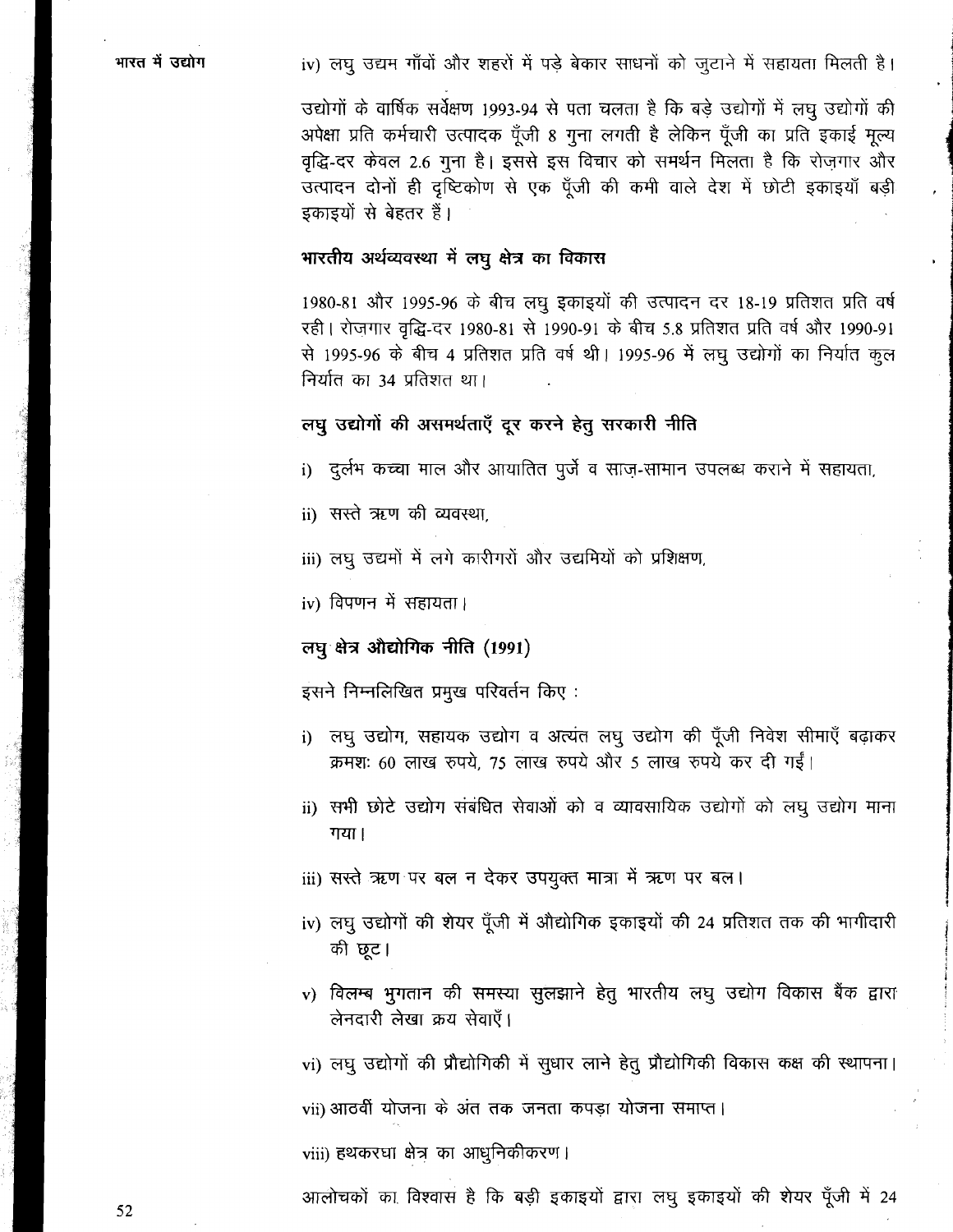लघु उद्योग क्षेत्र

प्रतिशत तक भागीदारी की आज्ञा देने से बड़ी इकाइयाँ छोटी इकाइयों पर अधिक नियंत्रण करने लगेंगी। नई नीति में बड़ी इकाइयों द्वारा विलम्बित भुगतान की समस्या के लिए कुछ नहीं कहा गया है। 2 लाख 40 हजार बीमार इकाइयों के बारे में भी कुछ नहीं कहा गया है। नई नीति लघु उद्योगों में सहकारिता को बढ़ावा देने की बजाय निगमीकरण को बढ़ावा दिया गया है।

### आठवीं योजना में ग्रामीण व लघु उद्योग

आठवीं योजना के मुख्य लक्ष्य हैं : लघु क्षेत्र के कुल उत्पादन में आधुनिक क्षेत्र का योगदान 86 प्रतिशत और पारंपरिक क्षेत्र का 14 प्रतिशत हो जाएगा। रोजगार और निर्यात में पारंपरिक क्षेत्र का योगदान क्रमशः 59 प्रतिशत और 60 प्रतिशत होने की संभावना है। संगठित क्षेत्र की 85 लाख की तुलना में लघू क्षेत्र में वर्ष 1996-97 तक रोजगार 553 लाख होगा।

### सरकारी घोषणाओं तथा वास्तविक नीति अमल के बीच अंतर

सरकार ने आबिद हुसैन कमेटी की सिफारिशों के आधार पर लघू उद्योग, सहायक उद्योग व अत्यंत लघु उद्योग की पूँजी निवेश सीमा बढ़ाकर क्रमशः 3 करोड़ रुपये, 3 करोड़ रुपये और 25 लाख रुपये कर दी। दूसरे, सरकार ने 14 मदों को लघु क्षेत्र के लिए आरक्षित उत्पादों की सूची से निकाल दिया। आलोचकों का कहना है कि पूँजी सीमा बढ़ाकर बड़े उद्योगों को छोटे उद्योगों में प्रवेश करने का रास्ता खोल दिया है। आरक्षित सूची से 14 उत्पाद निकाल देने से लघु क्षेत्र को हानि होगी। अतः लघु उद्योग के बारे में सरकार की कथनी और करनी में बहुत अंतर है।

| 18.10 शब्दावली                      |                                                                                                                                                                                                                                   |
|-------------------------------------|-----------------------------------------------------------------------------------------------------------------------------------------------------------------------------------------------------------------------------------|
| आनुषंगिक इकाई                       | : वह इकाई जो एक या एक से अधिक औद्योगिक इकाइयों<br>को कम से कम पचास प्रतिशत उत्पादन बेचती हैं।                                                                                                                                     |
| सहकारीकरण                           | :) इसके अन्तर्गत अधिक से अधिक छोटी इकाइयों को एक<br>जुट करने की प्रक्रिया सम्मिलित है। ताकि वे एकजुट<br>होकर काम कर सकें। एक सहकारी समिति के रूप में<br>यह इकाइयाँ ज्यादा प्रभावी होती हैं। और अपने लिए<br>बेहतर लाभ कमा सकते है। |
| निगमीकरण                            | : निगमीकरण में किसी एक क्षेत्रक की पूँजी के हिस्सेदारी में<br>निगम क्षेत्रक की भागेदारी में बढ़ोतरी की प्रक्रिया आती है।*                                                                                                         |
| कारखाना सेवा<br>(Factoring Service) | :) इसका तात्पर्य है कि कोई भी विकास या व्यापारिक बैंक<br>लघु उद्योगों से उत्पादन बीजक खरीदकर उन्हें मिलने<br>वाले भुगतानों को एकत्र करने का उत्तरदायित्व ले लेता<br>है। इसके बदले उनसे कमीश्न या दलाली लेता है।                   |
| लघु उद्यम                           | :  भारतीय सरकार के अनुसार जिस उद्यम के स्थापन और<br>मशीनरी में तीन करोड़ रुपये तक का निवेश हो वह लघु<br>उद्यम है।                                                                                                                 |